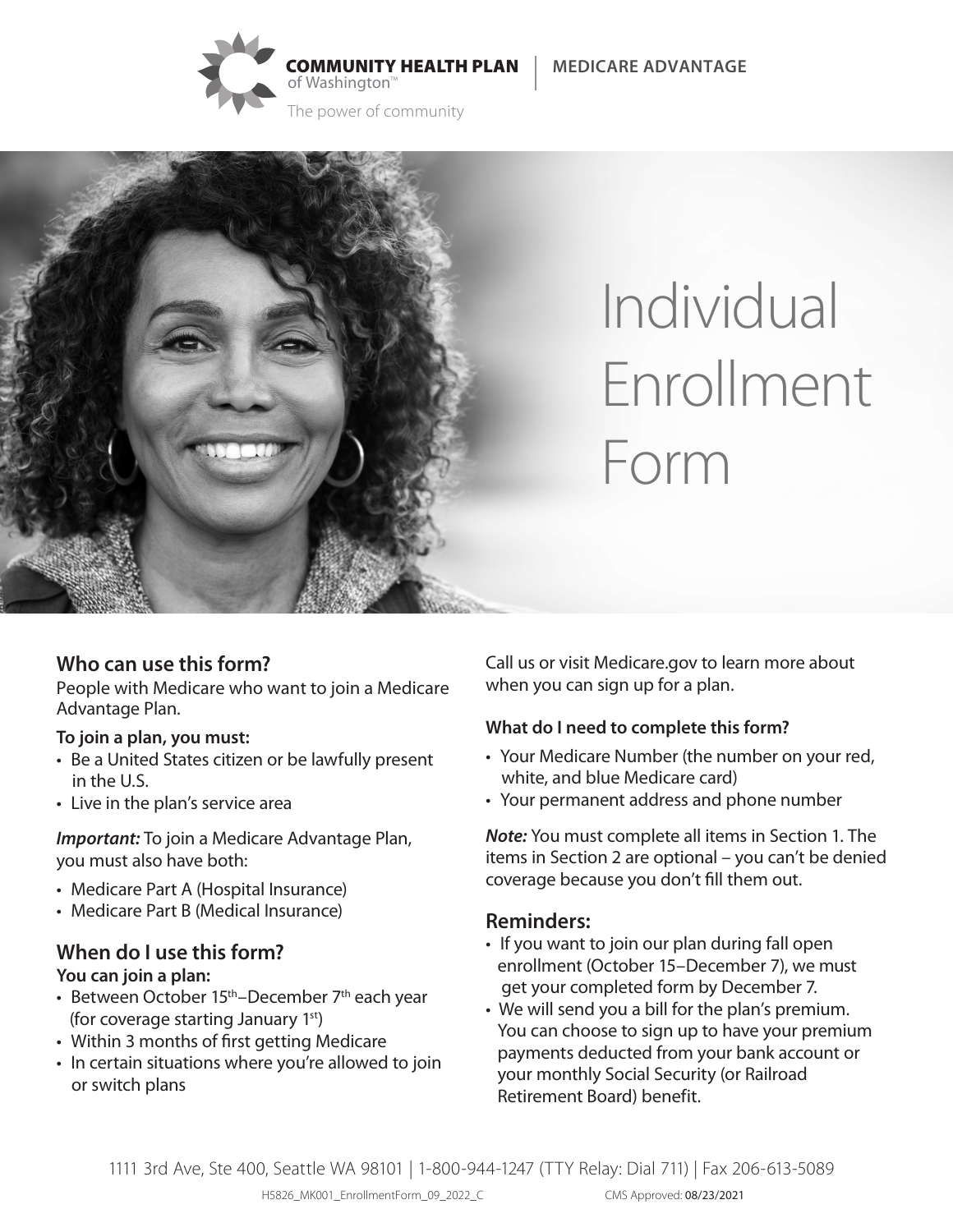| Section 1 - All fields are required (unless marked optional)                                                                                                                                                                                                                                                                                 |                    |                                           |                 |                      |  |  |
|----------------------------------------------------------------------------------------------------------------------------------------------------------------------------------------------------------------------------------------------------------------------------------------------------------------------------------------------|--------------------|-------------------------------------------|-----------------|----------------------|--|--|
| Select the plan you want to enroll in:                                                                                                                                                                                                                                                                                                       |                    |                                           |                 |                      |  |  |
| □ CHPW MA Plan 1 (HMO)\$0.00 Per month<br>CHPW MA Plan 4 (HMO) \$94.00 Per month<br>□ CHPW MA Plan 2 (HMO)\$40.50 Per month<br>□ CHPW MA No RX Plan (HMO) \$0.00 Per month<br>CHPW MA Dual Plan (HMO SNP) \$0.00* Per month<br>□ CHPW MA Plan 3 (HMO) \$68.00 Per month<br>* Premium rate is based upon level of State Medicaid eligibility. |                    |                                           |                 |                      |  |  |
| Last Name:                                                                                                                                                                                                                                                                                                                                   | <b>First Name:</b> |                                           | Middle Initial: |                      |  |  |
| <b>Birth Date:</b><br>$(MM/DD/YYYY)$ $  /$ $  /$ $  -$                                                                                                                                                                                                                                                                                       |                    | Sex:<br>$M \Box$ F $\Box$<br>Other $\Box$ |                 | <b>Phone Number:</b> |  |  |
| Permanent Residence Street Address (Don't enter a P.O. Box):                                                                                                                                                                                                                                                                                 |                    |                                           |                 |                      |  |  |
| City:                                                                                                                                                                                                                                                                                                                                        | County:            |                                           | State:          | ZIP Code:            |  |  |
| Mailing Address (if different from your permanent address, PO Box allowed):                                                                                                                                                                                                                                                                  |                    |                                           |                 |                      |  |  |
| City:                                                                                                                                                                                                                                                                                                                                        |                    |                                           | State:          | ZIP Code:            |  |  |
| Cell Phone (Optional):                                                                                                                                                                                                                                                                                                                       |                    |                                           |                 |                      |  |  |
| <b>Your Medicare Information:</b>                                                                                                                                                                                                                                                                                                            |                    |                                           |                 |                      |  |  |
| <b>Medicare Number:</b>                                                                                                                                                                                                                                                                                                                      |                    |                                           |                 |                      |  |  |
| Answer these important questions:                                                                                                                                                                                                                                                                                                            |                    |                                           |                 |                      |  |  |
| Will you have other prescription drug coverage (like VA, TRICARE) in addition to CHPW Medicare Advantage?<br>$\Box$ Yes $\Box$ No                                                                                                                                                                                                            |                    |                                           |                 |                      |  |  |
| Name of other coverage:<br>Member number for this coverage:<br>Group number for this coverage:                                                                                                                                                                                                                                               |                    |                                           |                 |                      |  |  |
| Are you dual eligible through Medicaid (Status QMB, SLMB, CNP, etc.)? $\Box$ Yes $\Box$ No                                                                                                                                                                                                                                                   |                    |                                           |                 |                      |  |  |
| ProviderOne Number (Medicaid Members Only):                                                                                                                                                                                                                                                                                                  |                    |                                           |                 |                      |  |  |
| List your Primary Care Physician (PCP), clinic, or health center:                                                                                                                                                                                                                                                                            |                    |                                           |                 |                      |  |  |
|                                                                                                                                                                                                                                                                                                                                              |                    |                                           |                 |                      |  |  |

|              | $ $ PLAN USE ONLY: $\Box$ ICEP/IEP $\Box$ AEP $\Box$ OEP $\Box$ SEP (List Type) |               |              | $\Box$ Not Eligible     |
|--------------|---------------------------------------------------------------------------------|---------------|--------------|-------------------------|
| Agent Number | Referral Code                                                                   | Date Received | Date Entered | Proposed Effective Date |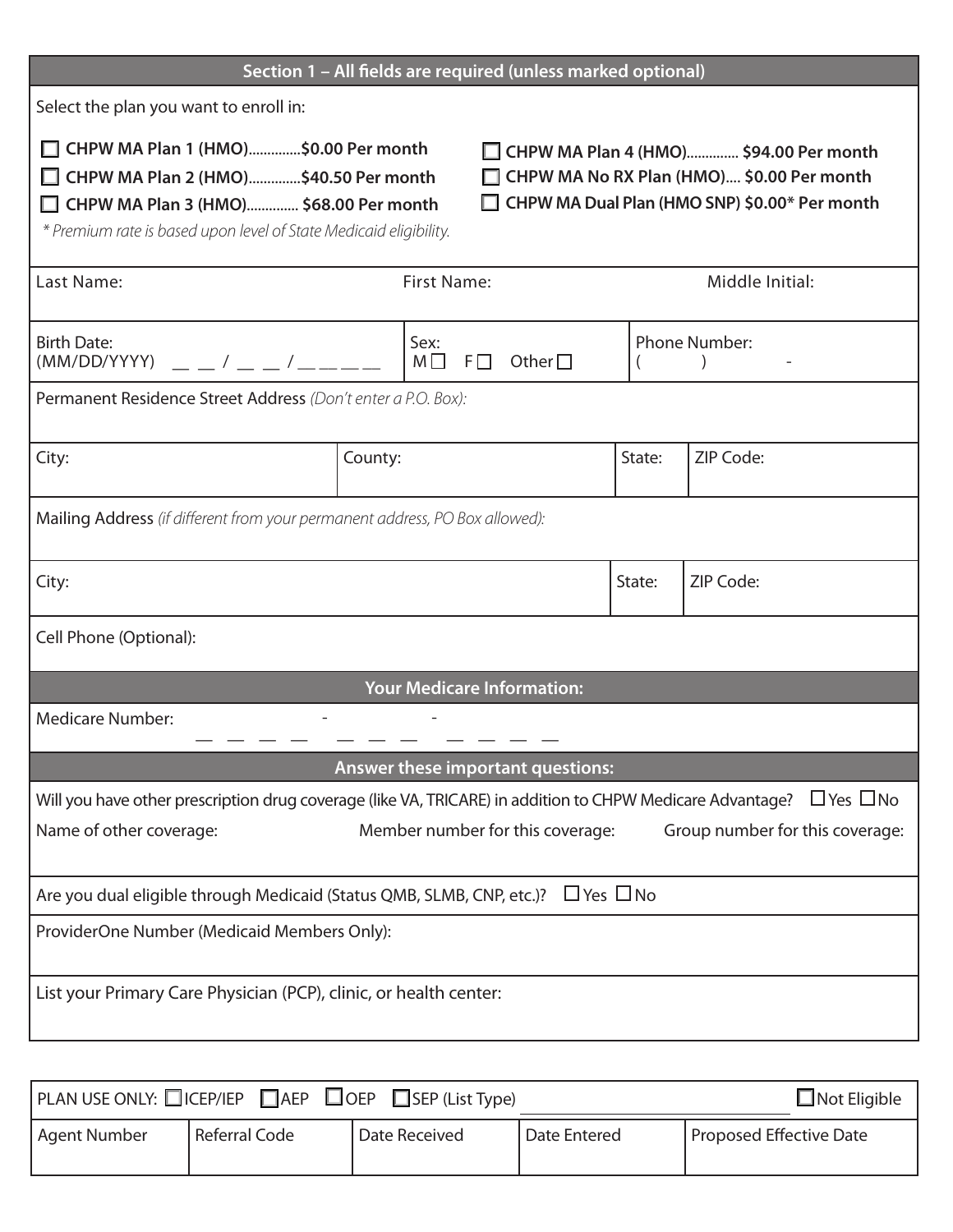| • I must keep both Hospital (Part A) and Medical (Part B) to stay in Community Health Plan of Washington (CHPW)<br>Medicare Advantage (MA).<br>• By joining this Medicare Advantage Plan or Medicare Prescription Drug Plan, I acknowledge that CHPW MA will<br>share my information with Medicare, who may use it to track my enrollment, to make payments, and for other<br>purposes allowed by Federal law that authorize the collection of this information (see Privacy Act Statement below).<br>• Your response to this form is voluntary. However, failure to respond may affect enrollment in the plan.<br>• The information on this enrollment form is correct to the best of my knowledge. I understand that if I intentionally<br>provide false information on this form, I will be disenrolled from the plan.<br>• I understand that people with Medicare are generally not covered under Medicare while out of the<br>country, except for limited coverage near the U.S. border.<br>• I understand that when my CHPW MA coverage begins, I must get all of my medical and prescription drug benefits<br>from CHPW MA. Benefits and services provided by CHPW MA and contained in my CHPW MA "Evidence of Coverage"<br>document (also known as a member contract or subscriber agreement) will be covered. Neither Medicare nor CHPW<br>MA will pay for benefits or services that are not covered.<br>• I understand that my signature (or the signature of the person legally authorized to act on my behalf)<br>on this application means that I have read and understand the contents of this application. If signed by an<br>authorized representative (as described above), this signature certifies that: 1) This person is authorized under<br>State law to complete this enrollment, and 2) Documentation of this authority is available upon request by Medicare. |                                                     |               |  |  |  |
|----------------------------------------------------------------------------------------------------------------------------------------------------------------------------------------------------------------------------------------------------------------------------------------------------------------------------------------------------------------------------------------------------------------------------------------------------------------------------------------------------------------------------------------------------------------------------------------------------------------------------------------------------------------------------------------------------------------------------------------------------------------------------------------------------------------------------------------------------------------------------------------------------------------------------------------------------------------------------------------------------------------------------------------------------------------------------------------------------------------------------------------------------------------------------------------------------------------------------------------------------------------------------------------------------------------------------------------------------------------------------------------------------------------------------------------------------------------------------------------------------------------------------------------------------------------------------------------------------------------------------------------------------------------------------------------------------------------------------------------------------------------------------------------------------------------------------------------------------------------------------------------|-----------------------------------------------------|---------------|--|--|--|
| Signature:                                                                                                                                                                                                                                                                                                                                                                                                                                                                                                                                                                                                                                                                                                                                                                                                                                                                                                                                                                                                                                                                                                                                                                                                                                                                                                                                                                                                                                                                                                                                                                                                                                                                                                                                                                                                                                                                             |                                                     | Today's Date: |  |  |  |
| If you're the authorized representative, sign above and fill out these fields:                                                                                                                                                                                                                                                                                                                                                                                                                                                                                                                                                                                                                                                                                                                                                                                                                                                                                                                                                                                                                                                                                                                                                                                                                                                                                                                                                                                                                                                                                                                                                                                                                                                                                                                                                                                                         |                                                     |               |  |  |  |
|                                                                                                                                                                                                                                                                                                                                                                                                                                                                                                                                                                                                                                                                                                                                                                                                                                                                                                                                                                                                                                                                                                                                                                                                                                                                                                                                                                                                                                                                                                                                                                                                                                                                                                                                                                                                                                                                                        |                                                     |               |  |  |  |
| Phone Number: (1000) 2000 - 2000 - 2000 - 2000 - 2010 - 2010 - 2010 - 2010 - 2010 - 2010 - 2010 - 2010 - 2010                                                                                                                                                                                                                                                                                                                                                                                                                                                                                                                                                                                                                                                                                                                                                                                                                                                                                                                                                                                                                                                                                                                                                                                                                                                                                                                                                                                                                                                                                                                                                                                                                                                                                                                                                                          |                                                     |               |  |  |  |
|                                                                                                                                                                                                                                                                                                                                                                                                                                                                                                                                                                                                                                                                                                                                                                                                                                                                                                                                                                                                                                                                                                                                                                                                                                                                                                                                                                                                                                                                                                                                                                                                                                                                                                                                                                                                                                                                                        | Section 2 - All fields in this section are optional |               |  |  |  |
| Answering these questions is your choice. You can't be denied coverage because you don't fill them out.                                                                                                                                                                                                                                                                                                                                                                                                                                                                                                                                                                                                                                                                                                                                                                                                                                                                                                                                                                                                                                                                                                                                                                                                                                                                                                                                                                                                                                                                                                                                                                                                                                                                                                                                                                                |                                                     |               |  |  |  |
| $\Box$ Spanish<br>Select one if you want us to send you information in a language other than English.                                                                                                                                                                                                                                                                                                                                                                                                                                                                                                                                                                                                                                                                                                                                                                                                                                                                                                                                                                                                                                                                                                                                                                                                                                                                                                                                                                                                                                                                                                                                                                                                                                                                                                                                                                                  |                                                     |               |  |  |  |
| Select one if you want us to send you information in an accessible format.<br>$\Box$ Braille $\Box$ Large print $\Box$ Audio CD                                                                                                                                                                                                                                                                                                                                                                                                                                                                                                                                                                                                                                                                                                                                                                                                                                                                                                                                                                                                                                                                                                                                                                                                                                                                                                                                                                                                                                                                                                                                                                                                                                                                                                                                                        |                                                     |               |  |  |  |
| Please contact Community Health Plan of Washington Medicare Advantage at 1-800-942-0247 if you need information<br>in an accessible format other than what's listed above. Our office hours are 8:00 a.m. - 8:00 p.m., seven days a week.<br>TTY users can call 711.                                                                                                                                                                                                                                                                                                                                                                                                                                                                                                                                                                                                                                                                                                                                                                                                                                                                                                                                                                                                                                                                                                                                                                                                                                                                                                                                                                                                                                                                                                                                                                                                                   |                                                     |               |  |  |  |
|                                                                                                                                                                                                                                                                                                                                                                                                                                                                                                                                                                                                                                                                                                                                                                                                                                                                                                                                                                                                                                                                                                                                                                                                                                                                                                                                                                                                                                                                                                                                                                                                                                                                                                                                                                                                                                                                                        |                                                     |               |  |  |  |
| Do you or your spouse work? $\Box$ Yes $\Box$ No                                                                                                                                                                                                                                                                                                                                                                                                                                                                                                                                                                                                                                                                                                                                                                                                                                                                                                                                                                                                                                                                                                                                                                                                                                                                                                                                                                                                                                                                                                                                                                                                                                                                                                                                                                                                                                       | $\Box$ Preferred Spoken Language                    |               |  |  |  |
| I want to receive the following materials electronically instead of printed copies in the mail.                                                                                                                                                                                                                                                                                                                                                                                                                                                                                                                                                                                                                                                                                                                                                                                                                                                                                                                                                                                                                                                                                                                                                                                                                                                                                                                                                                                                                                                                                                                                                                                                                                                                                                                                                                                        |                                                     |               |  |  |  |
| Plan Information (Evidence of Coverage (EOC), Annual Notice of Change (ANOC), Provider Directories, Pharmacy<br>⊔<br>Directories, Drug Formularies)                                                                                                                                                                                                                                                                                                                                                                                                                                                                                                                                                                                                                                                                                                                                                                                                                                                                                                                                                                                                                                                                                                                                                                                                                                                                                                                                                                                                                                                                                                                                                                                                                                                                                                                                    |                                                     |               |  |  |  |
| <b>Email Address:</b>                                                                                                                                                                                                                                                                                                                                                                                                                                                                                                                                                                                                                                                                                                                                                                                                                                                                                                                                                                                                                                                                                                                                                                                                                                                                                                                                                                                                                                                                                                                                                                                                                                                                                                                                                                                                                                                                  |                                                     |               |  |  |  |

control number for this information collection is 0938-NEW. The time required to complete this information is estimated to average 20 minutes per response, including the time to review instructions, search existing data resources, gather the data needed, and complete and review the information collection. If you have any comments concerning the accuracy of the time estimate(s) or suggestions for improving this form, please write to: CMS, 7500 Security Boulevard, Attn: PRA Reports Clearance Officer, Mail Stop C4-26- 05, Baltimore, Maryland 21244-1850. **IMPORTANT Do not send this form or any items with your personal information (such as claims, payments, medical records, etc.) to the PRA Reports Clearance Office. Any items we get that aren't about how to improve this form or its collection burden (outlined in OMB 0938-1378) will be destroyed. It will not be kept, reviewed, or forwarded to the plan. See "What happens next?" on this page to send your completed form to the plan.**

#### **IMPORTANT - Read and sign below:**